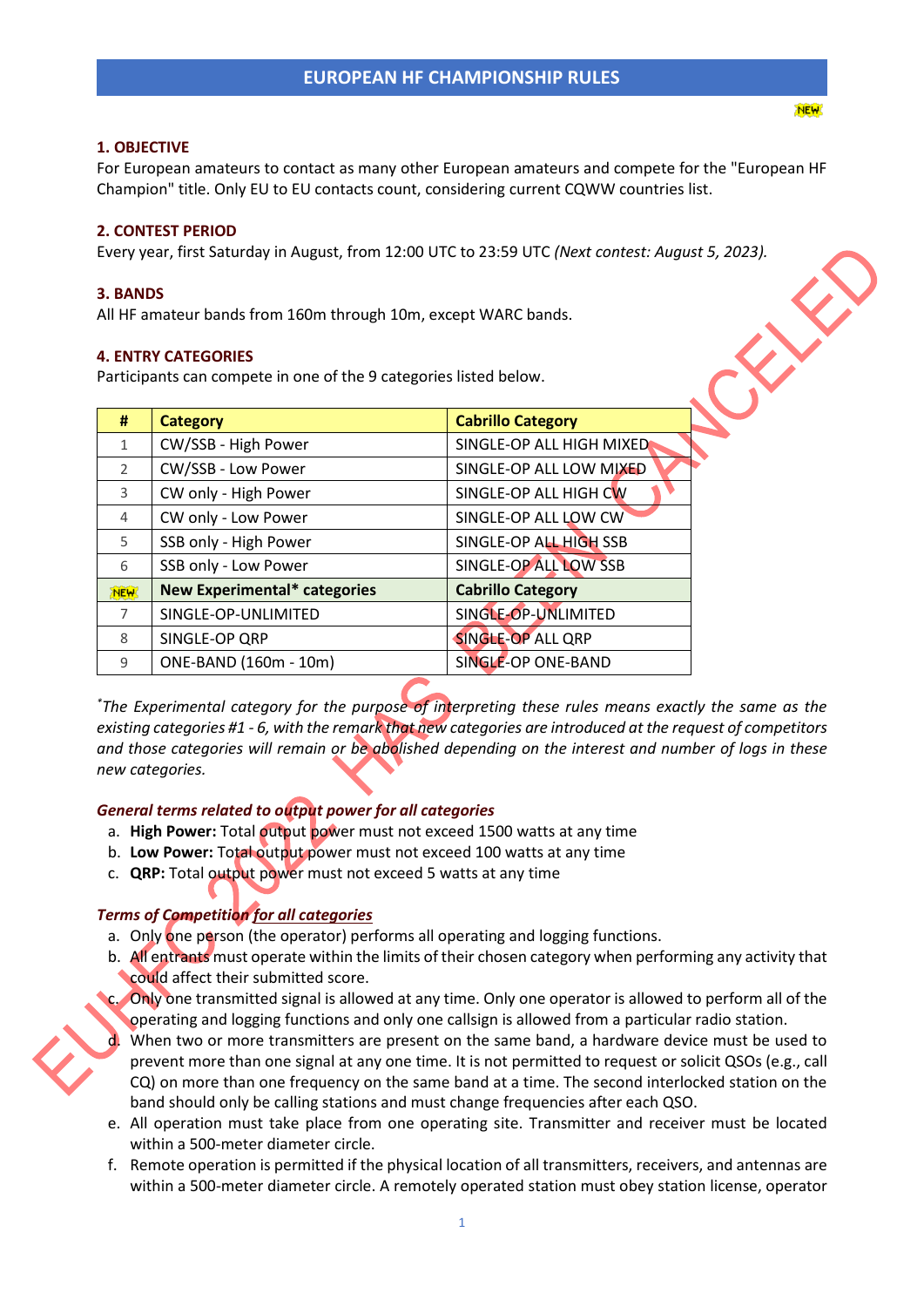license and category limitations. The callsign used must be one issued or permitted by the Regulatory Authority of the station location. Remote receivers outside of the station location are not permitted.

**NEW** 

- g. Any public QSO alerting assistance is allowed for all categories. This includes, but is not limited to, DX Cluster-type networks, local or remote Skimmer and/or Skimmer-like technology and reverse beacon network.
- h. Self-spotting or asking to be spotted is not permitted.
- i. Logs with contacts only on one mode in categories  $#1 6$  will be classified as "single mode" (CW or SSB) entries.

# **Terms of Competition for new Experimental categories**

## **SINGLE-OP-UNLIMITED**

The new SINGLE-OP-UNLIMITED category is subject to the same rules as existing All Band High Power Categories (# 1, 3, 5), except that there is **no limit to the maximum number of band / mode changes** and **audio recording of the contest is required** (see more detailed explanation below).

SINGLE-OP-UNLIMITED has only "All Band Mixed" classification, there is no separate division related to the "Band", "Mode" or "Power".

## *Audio Recordings requirement*

SINGLE-OP-UNLIMITED entrant competing for a top five (5) finish:

- must record the transmitted and received audio as heard by the operator for the duration of the contest operation
- the recording must be in a common format (e.g., mp3, wav...) and should include the audio to each ear as a separate channel.
- the recording must be a continuous recording (not a recording of individual QSOs)
- time "off the air" (when not transmitting or receiving) does not have to be recorded
- the recording may be requested by the Committee within 90 days after the log deadline to help adjudicate the log
- the recording files must be provided by the entrant within 5 days of the request
- failure to submit a requested audio recording may result in the reclassification of a log entry or disqualification

#### **SINGLE-OP QRP**

The new SINGLE-OP QRP category is subject to the same rules as category # 2 (Mixed LP), except **total output power must not exceed 5 watts at any time.** A maximum of ten (10) band and mode changes restriction applies (see paragraph 9).

SINGLE-OP QRP has only "All Band Mixed" classification, there is no separate division related to "Band" or "Mode".

# **SINGLE-OP ONE-BAND**

The new SINGLE-OP ONE-BAND category is intended primarily for amateurs who have no antennas for all bands and operate only on one of the 6 bands (160m, 80m, 40m, 20m, 15m or 10m). A maximum of ten  $(10)$  mode changes restriction applies (see paragraph 9).

SINGLE-OP ONE-BAND has only "Mixed mode" classification, there is no separate division related to "Mode" or "Power".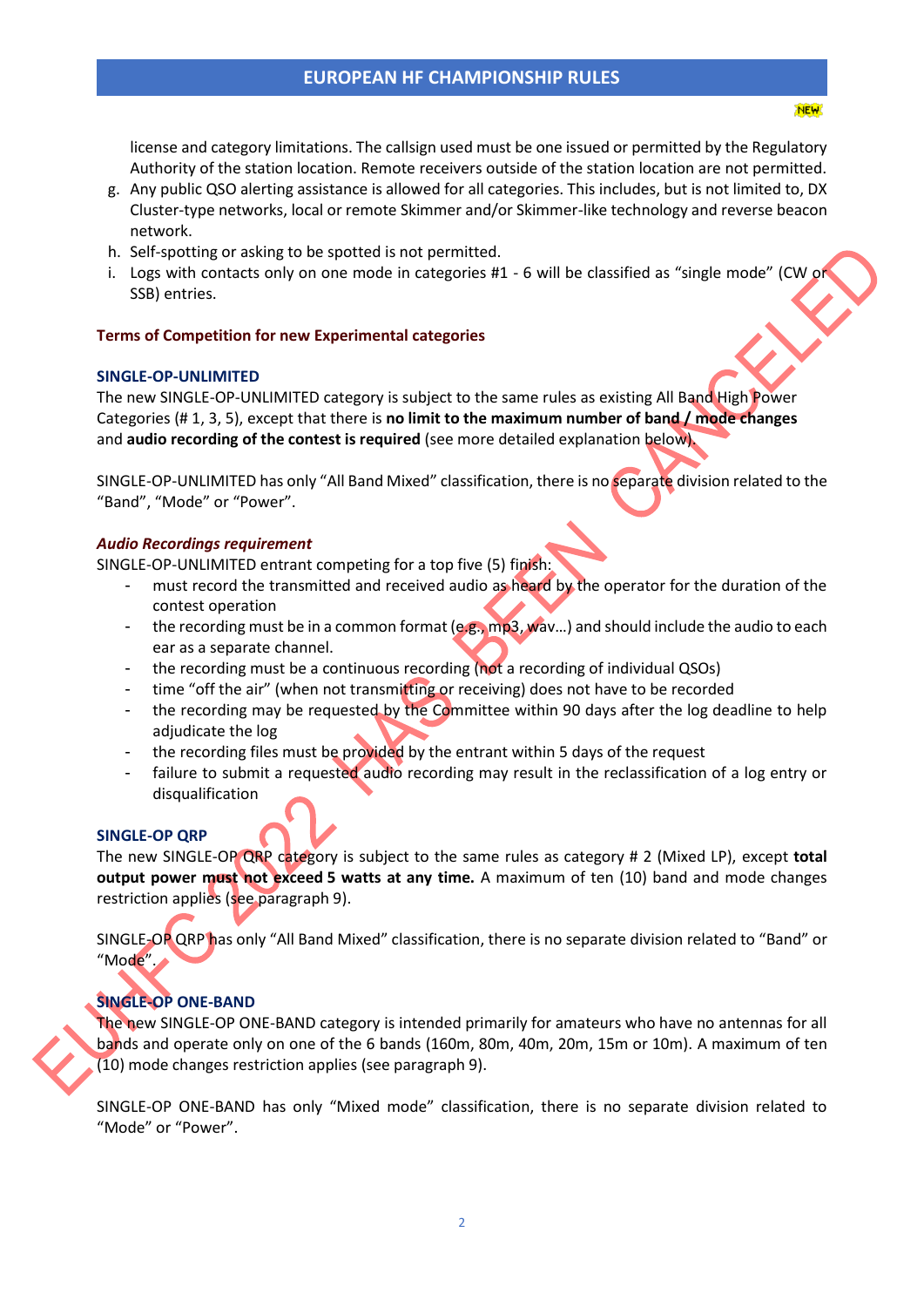**NEW** 

SINGLE-OP ONE-BAND entrants are required to include all contacts made during the contest period, even if on other bands. Only contacts made on the band specified in the Cabrillo header will be considered for scoring purposes. Logs with contacts only on one band will be classified as single band entries.

**NOTE:** This does not mean 6 new single-band categories but only 1 (one) common category, all single band results regardless of the band of operation will be scored against other single band results within one common SINGLE-OP ONE-BAND category.

## **5. CONTEST EXCHANGE**

SSB: RS report / CW: RST report + two-digit number of the **Year of Operator's first ever official amateur radio license** irrespective from which station operation takes place or which callsign is used in the contest.

## **NOTE:**

- 59(9) 82 means that first ever official amateur radio license was issued in 1982, 17 means 2017 etc.
- official SWL license also counts as official amateur radio license
- there is no exception regarding Special Event or Contest calls, exactly the same rules apply as written above, operator's first ever official license counts as valid exchange
- please contact the organizer before the contest if you are unsure or in doubt about the correct contest exchange

## **6. MULTIPLIERS**

Multipliers are different two-digit numbers, meaning the last two digits of the year of operator's first ever official amateur radio license. The multiplier is counted only once per band regardless of mode.

# **7. QSO POINTS**

Each completed valid contact counts one (1) point regardless of mode. The same station may be contacted once per band and mode.

# **8. SCORING**

The final score is the result of the total QSO points multiplied by the total number of multipliers.

# **9. BAND AND MODE CHANGES - applicable for all categories except SINGLE-OP-UNLIMITED**

- a. Mixed mode categories (category #1, 2, 8) a maximum of ten (10) band and mode changes may be made in any clock hour (00 through 59 minutes). *For example, five (5) band plus five (5) mode changes, where band together with mode change counts as one (1) change.*
- b. Single mode (CW or SSB only) categories (category #3, 4, 5, 6) a maximum of ten (10) band changes may be made in any clock hour (00 through 59 minutes).
- c. ONE-BAND (Single band) category (category #9) a maximum of ten (10) mode changes may be made in any clock hour (00 through 59 minutes).
- d. Band or mode change after 10th band / mode changes will be penalized with QSO points and mults deduction for those QSOs in particular hour.

# **10. DXCC ENTITY COMPETITION**

A separate list of valid DXCC entity scores *(the sum of all scores from valid DXCC country),* regardless of club affiliation, will be published. [ARRL DXCC Current Entities List](http://www.arrl.org/files/file/DXCC/2021_DXCC_Current.pdf) is used for this purpose.

# **11. AWARDS (Plaques & Certificates)**

- a. Plaques will be awarded to the European Champions in a number of categories depending on sponsorship.
- b. It is strongly recommended to write exact operating frequency for each QSO in the Cabrillo log. Only logs with exact written frequencies will be eligible for the plaques.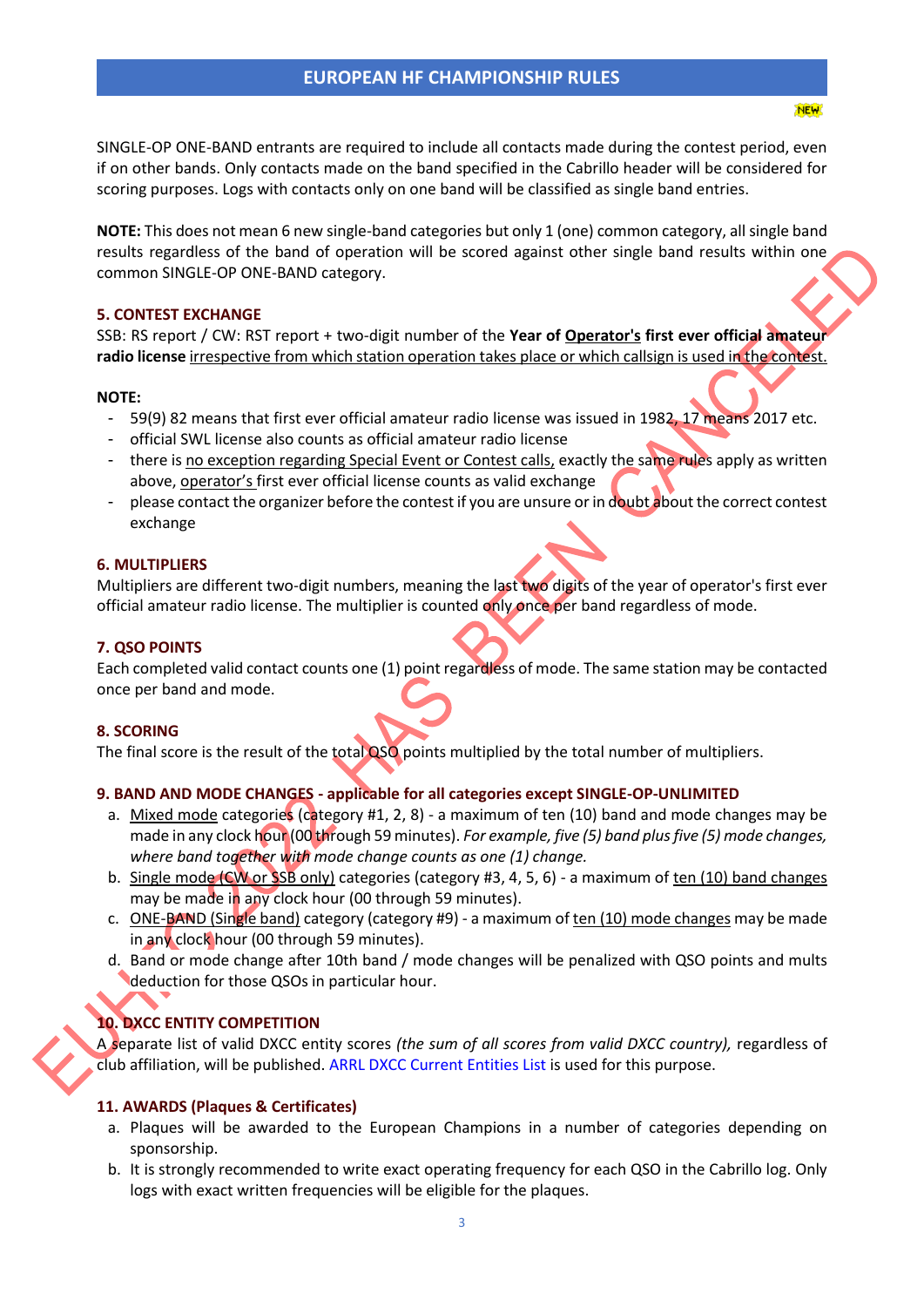c. Logs submitted after the deadline may be listed in the results, but are not eligible for plaques. Resubmitting an entry after the deadline will result in it being considered as a late log.

**NEW** 

d. Electronic certificates will be made available for download for everyone that submits an entry.

#### **12. JUDGING**

The EUHFC Contest Committee is responsible for checking and adjudicating the contest entries. All logs are checked using custom software and human judgment. Entrants are expected to follow the rules and best amateur radio practices. Violation of the rules of the contest or unsportsmanlike conduct may lead to disciplinary action by the Committee.

#### **13. PENALTIES**

- a. For broken calls, bad exchanges, QSOs which do not appear in correspondent's log and other similar irregularities in the log QSO points and additional one (1) QSO point for each such error will be removed. High percentage of bad contacts or violation of contest rules shall result in dropping participant from the classification.
- b. Participants who were disqualified or sanctioned in other contests in previous year shall result in dropping participant from the classification.
- c. Other reasons, like non-submission of information requested from participant, could also lead to dropping the participant from the classification.

## **14. DISQUALIFICATION**

- a. Violation of contest rules, unsportsmanlike conduct or very high percentage of unverifiable QSOs will be deemed sufficient cause for disqualification
- b. Examples of unsportsmanlike conduct include, but are not limited to:
	- arranging or confirming any contacts during or after the contest by use of ANY non-amateur radio means such as telephones, Internet, instant messaging, chat rooms, VoIP, email, social media, or Web sites
	- transmissions by the entrant on frequencies outside of license limitations
	- changing times in the log to meet band / mode change or adjusting time at the beginning or at the end of the contest
	- taking credit for excessive unverifiable QSOs or unverifiable multipliers
	- signals with excessive bandwidth (e.g., splatter, clicks) or harmonics on other bands
	- running stations making more than three consecutive contacts without sending their callsign
	- c. Disqualified entries will be published in results and are not eligible for an award
	- d. Notification of Committee actions will be sent by email to the address provided with the log submission. The entrant has five (5) days to appeal the decision to the Contest Director. After that time, the decision is final
	- e. The Committee reserves the right to change the category of any entry based on its examination of the log or other information
	- f. Disqualified operator will not be classified in European HF Championship standings in the year following disqualification

# **15. SUPERVISION**

The Organizer reserves its right to use any public available technology and to appoint different persons to check operation of different stations during the competition.

# **16. DECLARATION**

By submitting a EUHFC Contest log, and in consideration of the efforts of the EUHFC Contest Committee to review and evaluate that log, an entrant unconditionally and irrevocably agrees that he/she has:

read and understood the rules of the contest and agrees to be bound by them